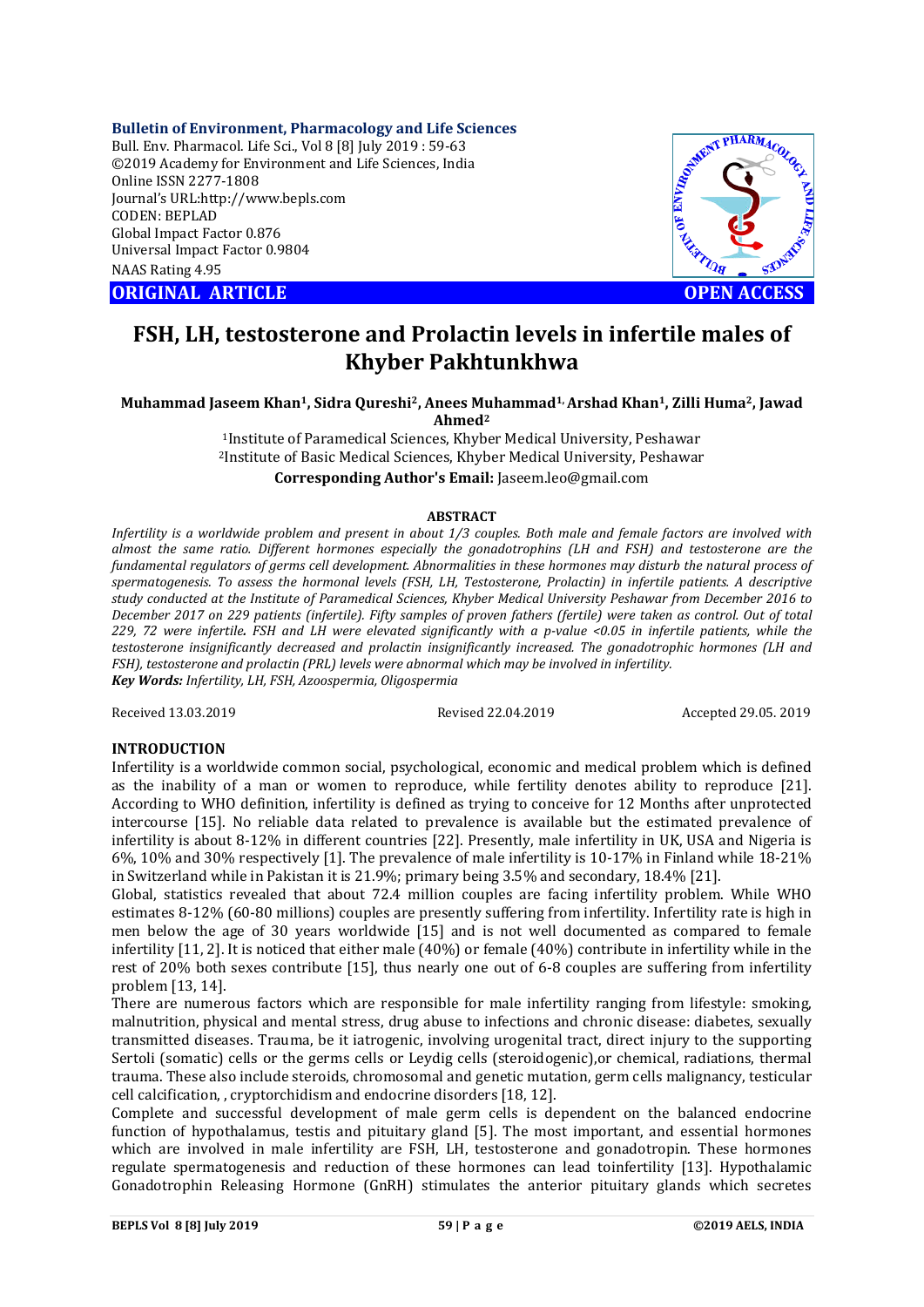gonadotropin hormones (LH and FSH) [16]. LH predominately stimulates Leydig cells to promote secretion of steroidogenesis (testosterone) which further act on the peritubular and Sertoli cells of the seminiferous tubules and stimulates spermatogenesis [13, 16].

FSH is necessary for normal reproductive function [9] it mainly binds with FSH receptors (FSHR) and stimulates Sertoli cells which help in conversion of spermatids to spermatozoa [16, 13]. Additionally, FSH is required for initiation of pubertal spermatogenesis and maintaining normal quantity of sperm formation in adults [9]. Testosterone acting as an androgen plays main role in the formation of spermatozoa and its growth to the germinal cells [13]. The role of Prolactin (PRL) in male infertility is not clearly understood but it is suggested that it regulates intra-testicular testosterone by regulating LH receptors present on the Leydig cells. Whereas in female infertility hyperprolactinemia suppress the synthesis of testosterone, LH and FSH.Prolactin effects fertility of males by triggering over-secretion of adrenal corticoids or blocking the secretion of GnRH through prolactin receptors located on the hypothalamic dopaminergic neurons [10, 11]. Estradiol, inhibin and testosterone not only regulate secretion of gonadotropins, andincreasing level of these hormones disturb mechanism of negative feedback, resulting in higher level of FSH [5]. A range of values is used for each of these hormones to identify any deviation from normal but these have been identified for other populations and the extent of the normal is such that it introduces difficulty in interpretation of cause of infertility. Thus these hormones have to be considered together to understand each individual case.

Main objective of the present study was to investigate levels of FSH, LH, prolactin and testosterone in infertile male in our population and frequency of oligospermia, azoospermia and normospermia in these patientsand compared to normal controls.

### **MATERIALS AND METHODS**

This descriptive cross sectional study was conducted at the Institute of Paramedical Sciences Khyber Medical University, Peshawar and Rehman Medical Institute, Peshawar on 229 infertile male patients along with 50 controls who had proved to be fathers (fertile). This study was carried out in one year from December 2016 to December 2017. All the married male patients attending the fertility clinic of Rehman Medical Institute, Peshawar, declared on the basis of semen analysis infertile by the concerned physician, were included in the present study irrespective of their duration of marriage, type of fertility problem and age. Patients were excluded from present study if they were suffering from thyroid disorder, underwent pelvic surgery, hernia repair or had STDs.History of all patients were recorded including duration of infertility, treatment, period after marriage, partner age, number of children, infertility history of family and physicalexamination. From each male patient, semen samples were collected through masturbation and ejaculated in dry, clean disposable bottle after three to five days of abstinence from sex and analyzed through conventional slide technique after incubation for 30 minutes at  $37^{\circ}$ C.Blood samples (3-5milliliter) were collected under aseptic technique in clean plain labeled tubes, allowed to clot and centrifuged at 6000 rpm for analysis of hormones. Samples of subjects were analyzed according to WHO criteria using fully automatic Elecsys 2010 analyzer (MiniVIDAS apparatus, Biomerieux, France) through an Enzyme Linked Fluorescent Assay (ELFA) technique. Assessment of hormones (serum FSH, LH and Testosterone) was carried out at clinical laboratory of Rehman Medical Institute, Peshawar. Collected data were analyzed through SPSS software 21.0. Student *t* test was used for data analysis. *p*-value<0.05 was accepted as a statistically significant.

### **RESULTS**

Results of hormones analysis and other parameters of patients are shown in Table 1, 2 and 3. Out of a total of 229 male patients studied, 72 were found infertile on the basis of semen analysis by the concerned physician. Mean age of all patients (fertile and infertile) was 30.72±7.11 years (range 20-56 years).Highest percentage of infertile patients was observed in age range of 20-30 years, followed by 31- 40 years and 41-50 years, whereas lowest rate was found in age range of 50 years (Table 1).

All semen samples were Gray/white in color. Out of a total of 72 infertile patients, maximum number of samples were thin 71(98.61%) in consistency while 1(1.39%) sample was thick in viscosity.

The commonest feature identified for the infertile patients was primary hypogonadism (29) and spermatogenesis dysfunction (27 patients) followed by,pituitary adenoma in 7patients(Figure 1).

Out of 72 male patients investigated: 61(84.72%) were azoospermic and 11(17.28%) were oligozoospermic (Figure 1). As a control, 50 samples were taken from proven fathers,which showed normal morphology along with normal count, consistency and pH. Sperm count and motility of proven fathers was significantly higher (*p*<0.001) than patients (Figure 2).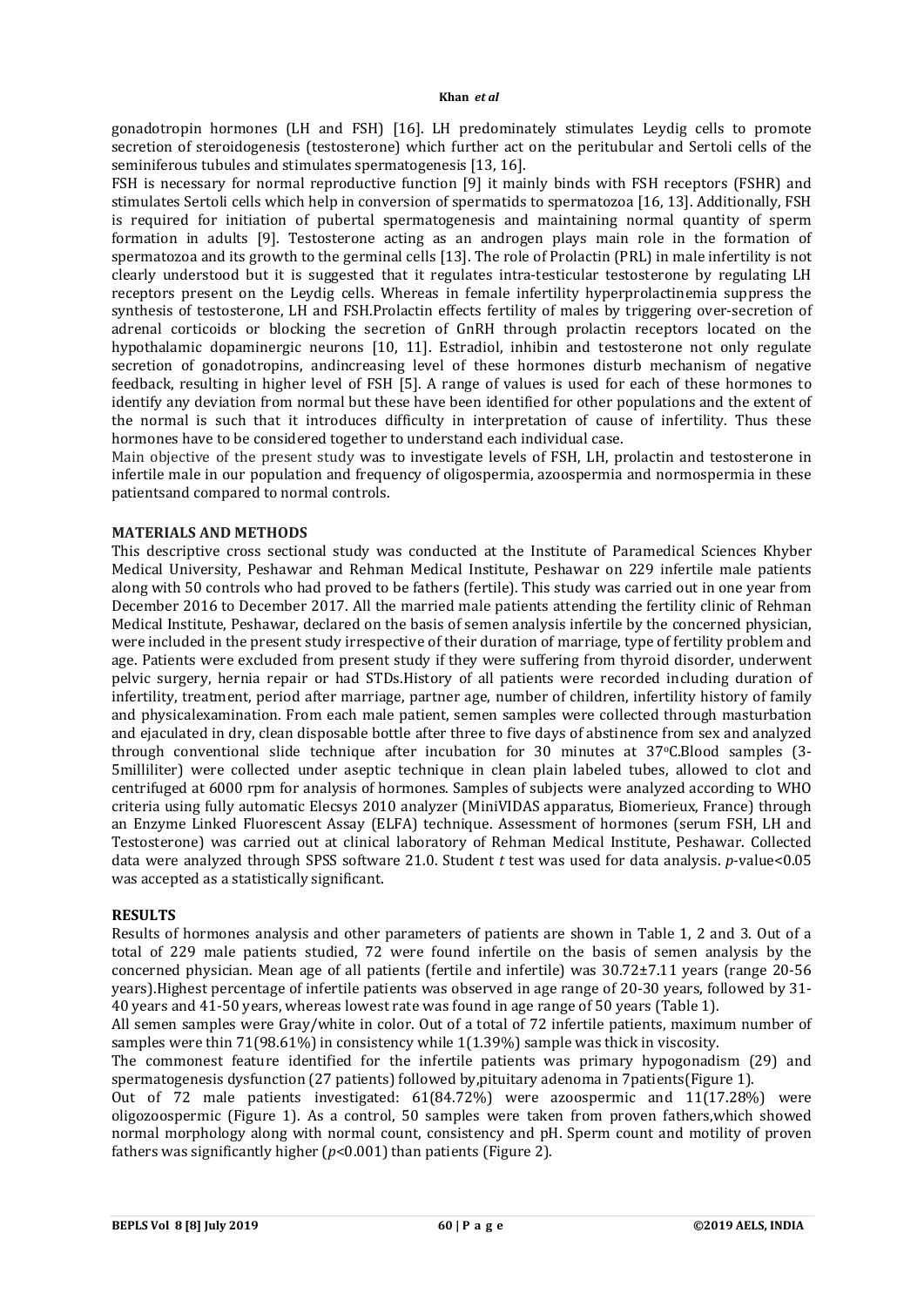### **Khan** *et al*

FSH and LH levels are increased significantly in infertile patients as compared to control group, whereas testosterone increased insignificantly while insignificant decreased also observed in infertile patients (Table 3).

# **DISCUSSION**

Results obtained in the present study show some accordance to the data published in the previous studies. Higher levels of LH and FSH have been recorded in infertile patients in the current study. Current report showed that statistically significant increase in the levels was observed for LH and FSH, which are similar to the reported data from Abbottabad and other researchers [5, 12, 27, 26, 8,]. Sulthan *et al*., [25] revealed similar reports that LH and FSH are increased significantly. Kuku *et al*., [11] reported that LH levels increased in 26.5% in the tested subjects which is similar to data presented in the current study (30.05%) of infertile patients. It has been shown that over production of LH and FSH hormones could be due to the mutation of LH and FSH receptor respectively [14]. De Kretser *et al*., [7] reported that disruption of seminiferous epithelium may lead to increasing level of FSH. Abnormally high levels of FSH and LH might be due to abnormal feedback mechanism of steroids, gonadal peptides or disruption in the gonadal axis [24].

In the present study, insignificant decrease was observed in testosterone levels as compared to testosterone level in proven fathers. Similar results were also reported byother investigators in their studies as well [24, 13], [5, 23]. High levels of LH and FSH induce the Leydig and Sertoli cells to produce testosterone, thereby increasing spermatogenesis process [8]. This process continues to increase the production of testosterone at certain level, after a threshold, high gonadotropin levels exercise a negative feedback effect on hypothalamo-pituitary-testicular axis thereby decreasing plasma testosterone levels [8]. Low level of testosterone might be due to congenital abnormality *i.e.* Klinefelter syndrome or acquired disorder [28]. Recently, it is reported that FSH and LH deficiency may prevent the production of sperms or sufficient amount of testosterone from the gonads [28]. Testosterone levels could be decreased due to the negative feedback of gonadotropins as well (high level of LH and FSH) [14].

Present study also supports the results of Babu *et al*., from India who revealed that LH and FSH levels increased significantly in infertile patients while insignificant decreased in testosterone levels was observed [5].

Insignificant elevation of prolactin level was also observed in the present study. Alici *et al*., [4] also revealed similar report that insignificant increased was noted in infertile male patients.. Moreover, significant increase of prolactin level was also reported by Younes [29] and [19].

Abnormal level of FSH and LH may be due to impairment of spermatogenesis, primary (testicular) hypogonadism (Klinefelter Syndrome), pituitary adenoma (acromegaly), and drug induced. These factors may lead to reduced sperm count and affect male fertility [6, 20]. Nanik Ram *et al*., [20] reported hypogonadism in 86% patients, whereas in the present study, it was recorded in only 4.17%, which is too low compared to that study. In addition, distribution of pituitary adenoma 9.72% reported in the current study, is similar to results of Nanik Ram *et al*., who found it as 9.6%..

The prevalence of azoospermia recorded in Spain is 24% and oligospermia is 6.7% which is different compared to that observed in the present study, azoospermia - 77.78% and Oligospermia - 15.28%, is much high in the instant report [3]. Mahboubi *et al*., [17] also reported azoospermia (30.6%)in the range to that reported from Spain, whereas oligospermia reported by Mahboubi *et al.* [17] *,*(52.7%) which was much high compared to the results of the present study (15.28%). Eniola *et al*.,[8] revealed that prevalence of normosperia was 5.9 %, azoospermia 20.6% and oligospermia 73.5%, which are different from the findings of the present study.

Limitations of present study worth mentioning are that chromosomal analysis which was not done for the patients of Klinefelter syndrome, number of infertile patients were less (n=72) and no follow up of the etiological and risks factors of infertile patients was carried out.

**Table 1: Different parameters of semen determined during semen analysis (n=72)**

| <b>Parameters</b> | Range          | Mean±SD          |
|-------------------|----------------|------------------|
| Volume            | $0.5 - 4.8$ ml | $2.05 \pm 0.97$  |
| Liquefaction Time | $15-60$ mints  | $22.04 \pm 2.51$ |
| pΗ                | $7.5 - 8.5$    | $8.00 \pm 0.8$   |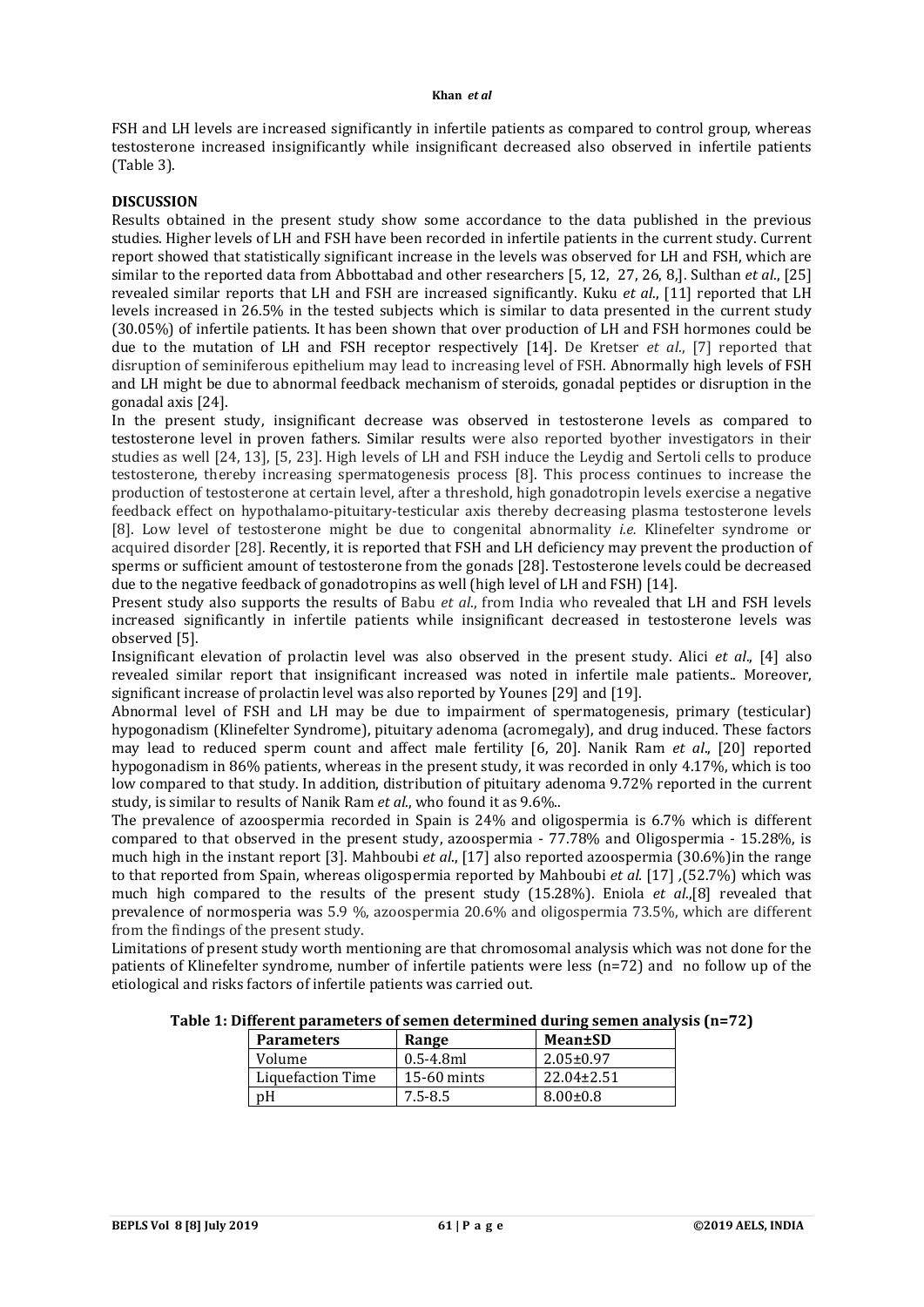### **Khan** *et al*

| <b>High level</b><br><b>Hormones</b> |             | <b>Low level</b> | <b>Normal</b> |  |  |  |  |
|--------------------------------------|-------------|------------------|---------------|--|--|--|--|
| <b>FSH</b>                           | 56 (77.78%) | 05 (06.94%)      | 11 (15.28%)   |  |  |  |  |
| LH                                   | 31 (43.05%) | 03 (04.17%)      | 38 (52.78%)   |  |  |  |  |
| Prolactin                            | 08 (11.11%) | $00(00.00\%)$    | 66 (91.67%)   |  |  |  |  |
| Testosterone                         | 06 (08.33%) | 02(02.78%)       | 66 (91.67%)   |  |  |  |  |

**Table 3: Comparison of hormones levels (FSH, LH, Testosterone and Prolactin) in patients and controls (n=72)**

| Hormone      | (Reference range)      | Control $(N=50)$ | Infertile $(N=72)$ | T-value | <i>p</i> -value |
|--------------|------------------------|------------------|--------------------|---------|-----------------|
| <b>FSH</b>   | $(0.95-11.95$ mlU/ml)  | $6.61 \pm 0.23$  | $24.47 \pm 19.74$  | 0.000   | 0.000           |
| LH           | $(0.7 - 12.07$ mlU/ml) | $7.08 \pm 2.58$  | $13.46 \pm 10.69$  | 0.000   | 0.000           |
| Prolactin    | (34-398mlU/ml)         | $264 \pm 61.08$  | 322.01±209.95      | 0.034   | 0.077           |
| Testosterone | $(143-923)ng/dl$       | $525 \pm 53$     | 512.18±388.25      | 0.033   | 0.835           |



## **CONCLUSION**

Infertile patients have an abnormal level of hormones (FSH, LH, Testosterone and Prolactin) while fundamental risk factors are hypogonadism and abnormal spermatogenesis.

### **REFERENCES**

- 1. Abarikwu, S. O. (2013). Causes and risk factors for male-factor infertility in Nigeria: a review. *African Journal of Reproductive Health, 17*(4).
- 2. Agarwal, A., Mulgund, A., Hamada, A., & Chyatte, M. R. (2015). A unique view on male infertility around the globe. *Reproductive biology and endocrinology, 13*(1), 37.
- 3. Al-Haija, R. W. (2011). *Main Causes of Infertility Among Men Treated At razan Centers in West Bank: Retrospective Study.* Tesis, An-Najah National University Faculty Graduate Studies.
- 4. ALICI, B., ÇITCI, A., OZKARA, H., AKKUS, E., & HATTAT, H. The Effect Of Hyperprolactinemia On Semen Parameters In Male Infertility. Cerrahpasa Medical Journal, 29 (2), 95-98.
- 5. Babu, S. R., Sadhnani, M., Swarna, M., Padmavathi, P., & Reddy, P. (2004). Evaluation of FSH, LH and testosterone levels in different subgroups of infertile males. *Indian Journal of Clinical Biochemistry, 19*(1), 45-49.
- 6. Cook, J. D. (2004). Reproductive Endocrinology in Infertility. *Laboratory Medicine, 35*(9), 558-569.
- 7. De Kretser, D. (1979). Endocrinology of male infertility. *British Medical Bulletin, 35*(2), 187.
- 8. Eniola, O. W., Adetola, A. A., Olufemi, A. A., & Oladipupo, M. A. (2012). Evaluation of hormonal and physical factors responsible for male infertility in Sagamu South Western Nigeria. *Der Pharmacia Lettre, 4*, 1475-1479.
- 9. Gharesi-Fard, B., Ghasemi, Z., Shakeri, S., Behdin, S., Aghaei, F., & Malek-Hosseini, Z. (2015). The frequency of follicle stimulating hormone receptor gene polymorphisms in Iranian infertile men with azoospermia. *Iranian journal of reproductive medicine, 13*(11), 673.